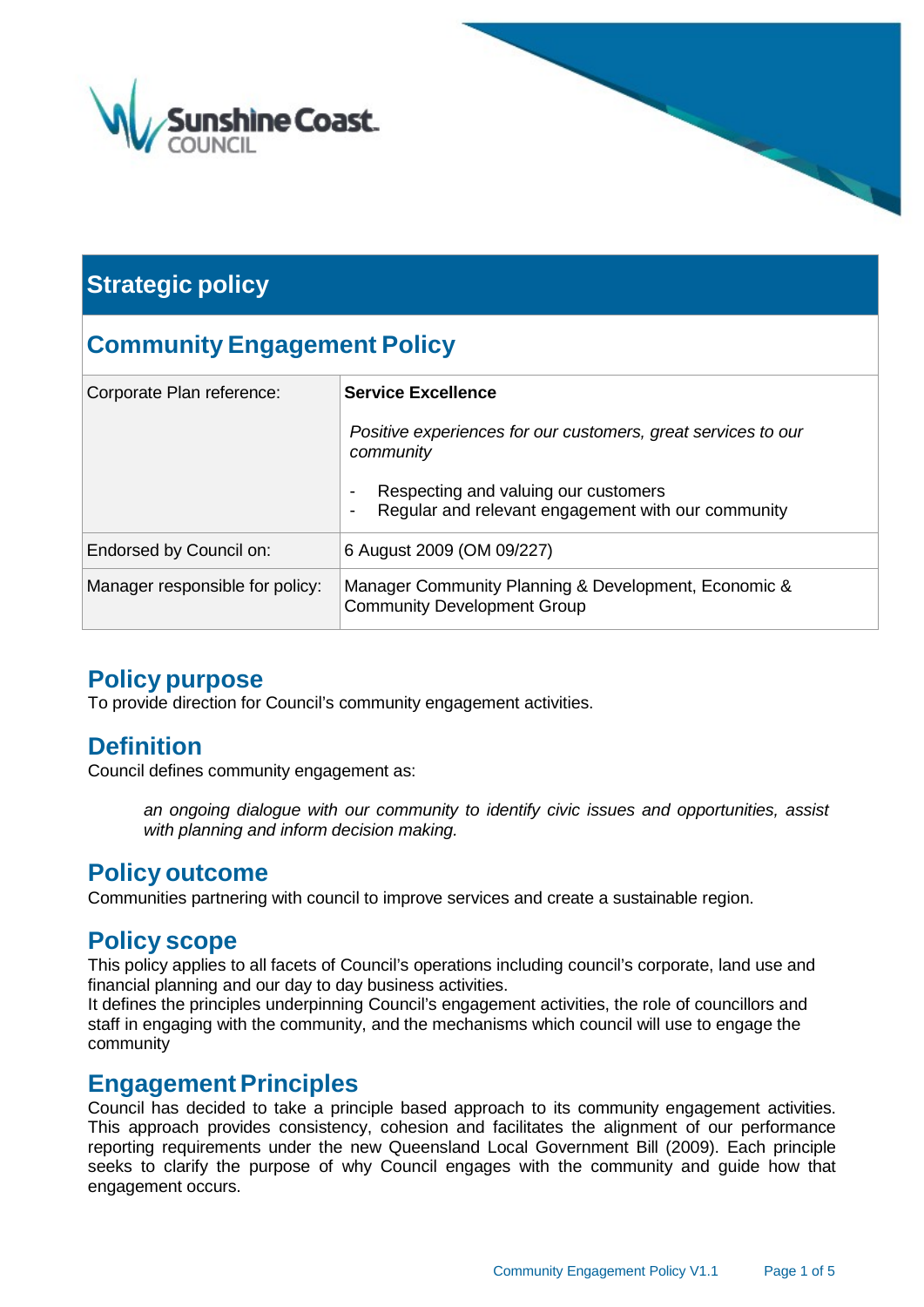These principles are:-

- **timeliness:** council will engage with its community in ways that are timely, open to all, easily understood and not overly bureaucratic or resource intensive.
- **information and feedback:** the community has the right to be well informed on issues and receive feedback from council on how its input has been used to inform council decisions.
- **mutual respect:** council's goal is one of inclusive involvement. All voices matter, all opinions are valued and considered.
- **action learning:** council is committed to the development of innovative engagement approaches, learning from each engagement experience, and using such learning to improve our approaches to engagement.
- **foresight:** council engages with its community not only to learn about and respond to present needs, but also to gain a better understanding of our communities' perspective on emerging issues that may affect our preferred future.

#### **Engagement Context**

In broad terms Council's engagement activities will be subdivided into four categories:

#### **1. Statutory Compliance**

Under the new Queensland Local Government Act (2009) Council has a statutory obligation to develop both a long term community plan and a five year corporate plan. Similarly the new Sustainable Planning Bill (2009) will require Council to engage with the community in the development of its statutory land use plan.

Council will meet its statutory obligations by ensuring that citizens have the opportunity to:

- a. participate in developing a vision for the region's future
- b. assist in developing and monitoring priorities for action in the community and corporate plans; and
- c. comment on the development of, and changes to the statutory land use plan

#### **2. Engagement around strategic issues**

By their very nature these engagements will concern regional issues. On these issues Council and Portfolio Councillors will involve the community through the establishment of advisory panels and taskforces or through special one off conferences or other appropriate engagement activities designed to generate dialogue and ideas. *Local councillors will be consulted to determine the nature and type of their involvement in the strategic issue*

#### **3. Engagement concerning local or divisional issues**

Council will take a flexible approach on how it engages with the community on local issues with the divisional councillor playing a pivotal role. Engagement activities will provide an opportunity to give and receive information and may include the establishment of working or project groups, divisional forums or community meetings. Such activities will be action focussed and will often involve council staff.

#### **4. Engagement linked to day to day council business**

Council staff in consultation with the local councillor will identify and manage community engagement activities associated with council's core business and projects approved in Council's budget. The responsible group will establish the most appropriate engagement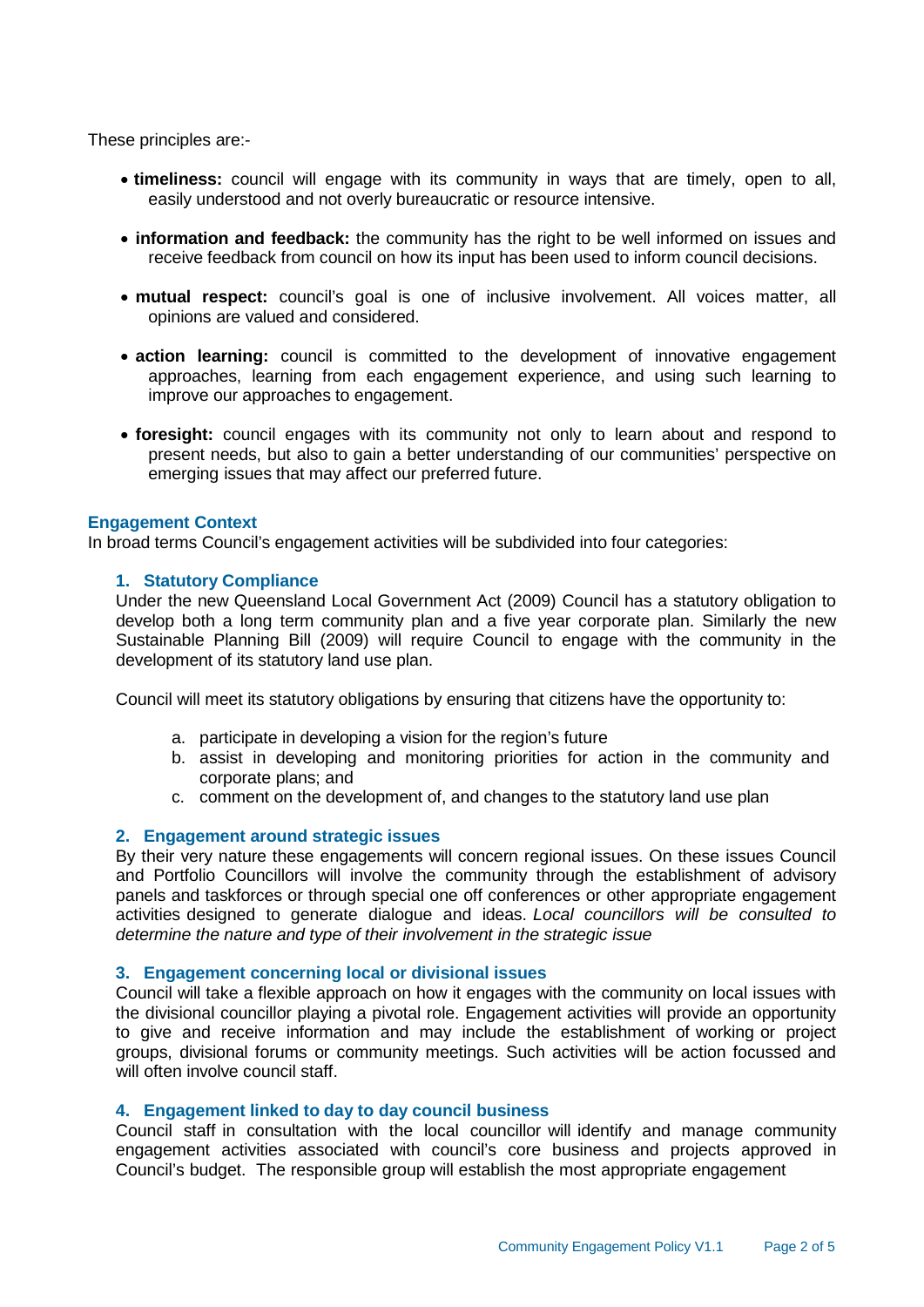technique at the project planning stage and will then be responsible for providing information to the community on the issue and facilitating the community involvement.

#### **Engagement Activities**

Council recognises the full spectrum of engagement activities from informing through consulting and involving to collaboration and empowerment as advocated by the International Association of Public Participation (IAP2)

Council will use different community engagement techniques and communication mechanisms depending upon the issue or project, its particular circumstance and the audience it needs to target.

The need for, and type of community engagement to be undertaken will be determined at the project planning stage following an analysis of the desired project outcomes. The project plan will also identify the most appropriate communication tool to ensure that the particular target group(s) are well informed of both the issue and related engagement opportunities.

At the planning stage the project team will also consider whether or not it can obtain the community information it requires from another source, or previous engagement activity in order to maximise the use of limited resources and minimise the likelihood of consultation fatigue developing within the community.

#### **Partnerships**

As an integral part of this policy council will facilitate the establishment of a range of partnerships between all levels of government, business and community organisations These partnerships will:

- provide a flexible vehicle to respond to economic , environmental and community issues;
- advocate to other levels of Government on issues of regional importance;
- attract external funding to the region; and
- undertake specific projects or activities of mutual benefit to the region and its communities.

### **Roles and responsibilities**

Councillors and staff play complementary roles in engaging with the community.

Council will decide the high level strategic issues on which it will engage the community. These issues will be linked to an identified corporate plan priority, or a significant emerging regional issue.

Councillors have responsibility for engaging with their local and divisional communities; and council staff have responsibility for engaging the community in their day to day business activities and on agreed projects and place making activities. In doing so staff will consult with the local councillor(s) in order to establish the engagement technique(s) that will be used.

#### **Developing Engagement Capacity**

In order to develop a culture of engagement across the organisation Council will:

- provide community engagement training for councillors and staff
- establish a network of community engagement practitioners to share information and experiences.
- modify its report format to include a section titled 'community engagement' which details the proposed engagement strategy to be undertaken within the context of the report
- establish performance indicators to measure engagement outcomes
- identify new and emerging information, communication, and knowledge management technologies and explore how they could be used to better engage the community.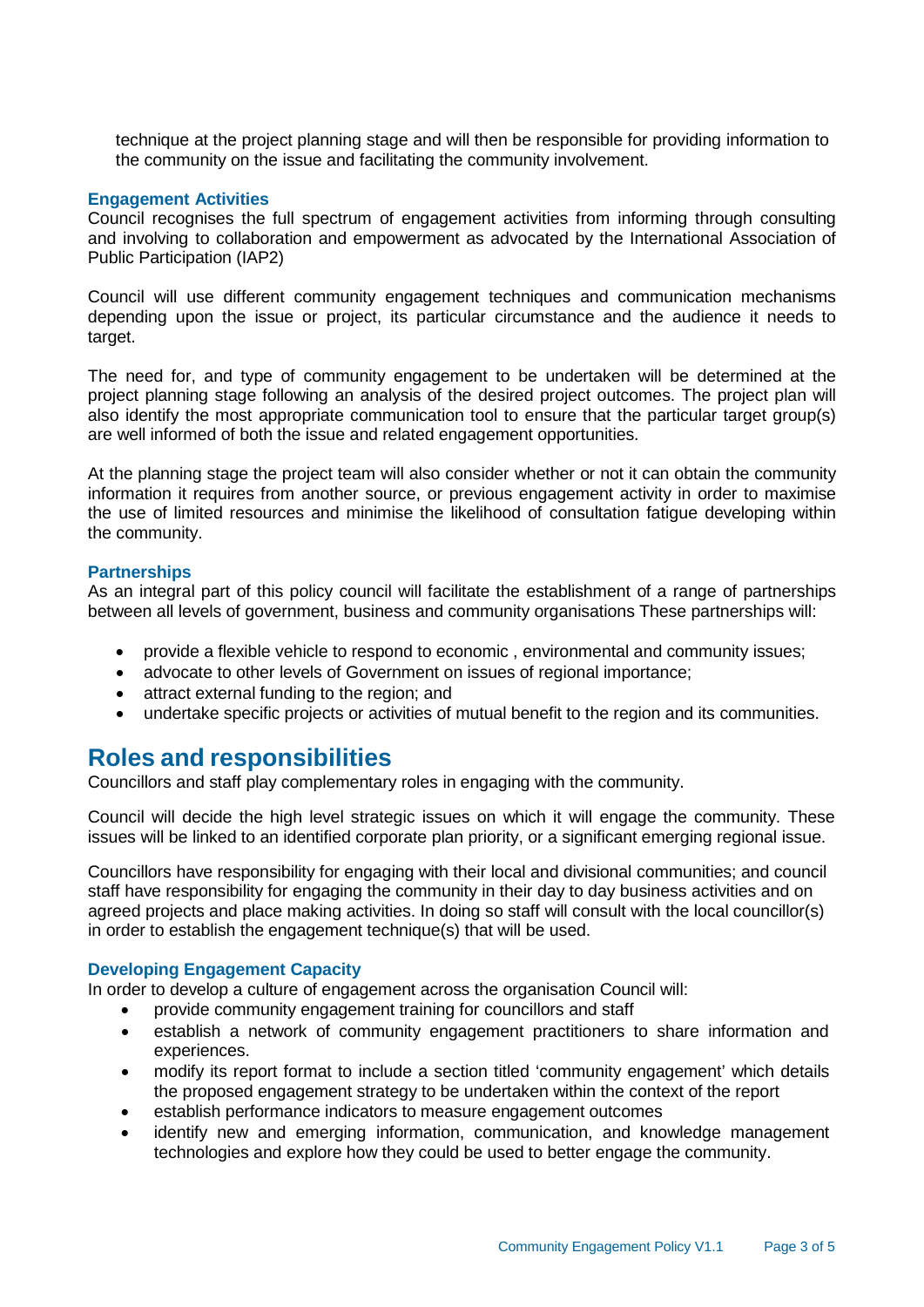#### **Community Engagement Register**

Council will establish a community engagement register to record its engagement activities. This will assist in developing a system of governance that mitigates the risks of duplication and over consultation, records activities undertaken, and allows the community to see at any time what consultation is being planned or is actually occurring. The register will also contain a record of the membership and the minutes of all council taskforces and advisory panels.

Establishment of the community engagement register will assist Council meet its reporting obligations to State Government..

#### **Taskforces and Advisory Panels**

From time to time Council may establish taskforces and advisory panels that will:

- be established by Council resolution;
- have a specific terms of reference;
- *explore a major strategic or regional issue;*
- have a defined timeframe:
- report at least once every six months to Council;
- be chaired by a suitably qualified external person or councillor (with no councillor chairing more than two panels or taskforces);
- *identify staff resources to act as project officer and secretary to the taskforce or panel*

#### **SUPPORTING DOCUMENTS**

#### **Sunshine Coast Regional Council Corporate plan 2018-2022**

Community engagement is identified as a priority in Council's corporate plan under Service Excellence.

Our goal for *positive experiences for our customers, great service to our community* identifies two key strategies which aim to improve council's community engagement approach and better align council's business activities with community expectations. These strategies are:

- Respecting and valuing our customers
- Regular and relevant engagement with our community

#### **Sunshine Coast Regional Council Community engagement toolkit**

In order to provide guidance for staff a community engagement toolkit has been developed as a technical manual. The manual provides assistance in the planning, undertaking and evaluation of community engagement activities.

#### **Related Policies and Legislation**

Queensland Local Government Act 1993 Queensland Integrated Planning Act 1997 Queensland Local Government Financial Standard 2005 Queensland Local Government Act 2009 Queensland Sustainable Planning Bill 2009